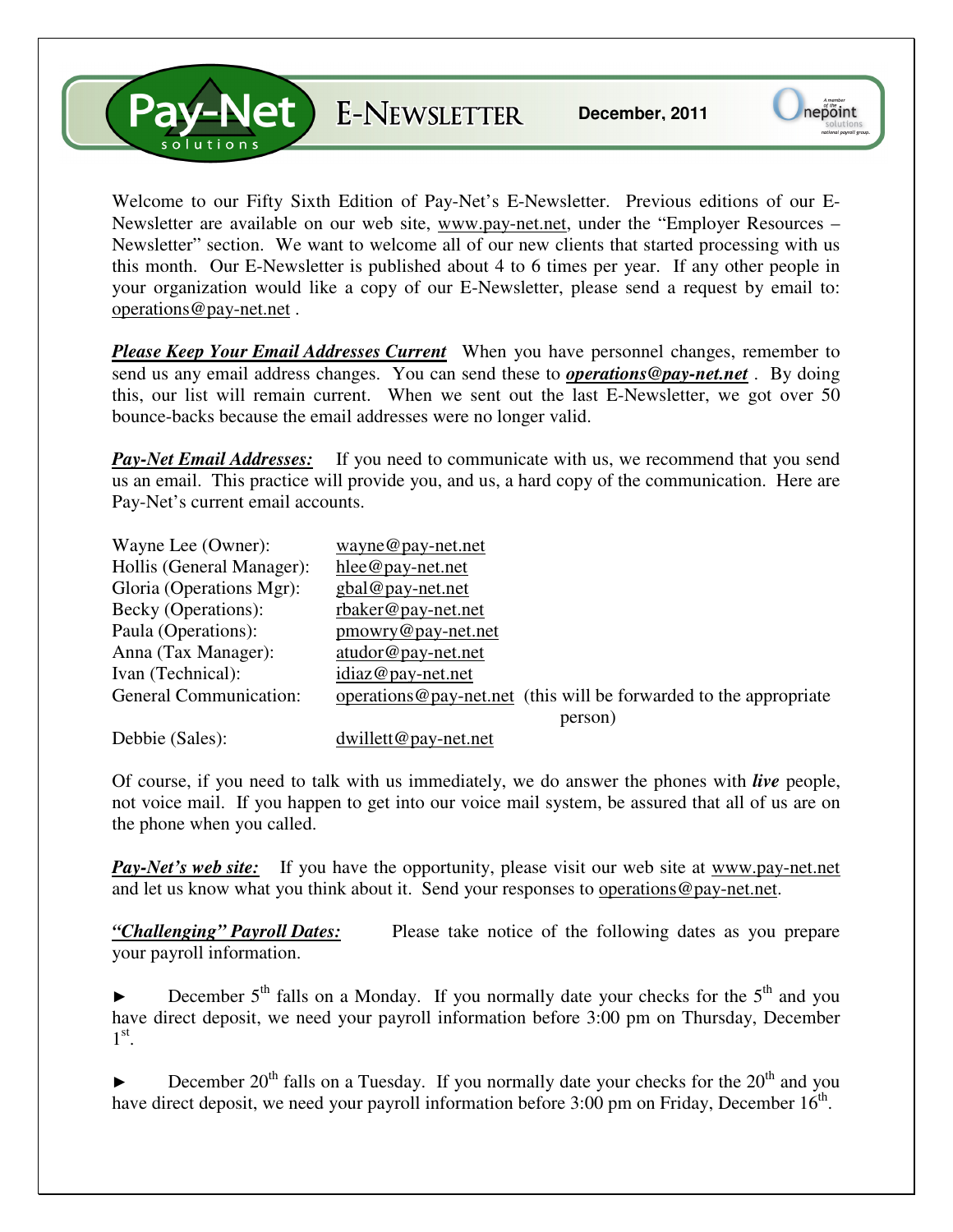► **Monday, December 26th, is a national holiday in recognition of Christmas. Pay-Net will be closed this day. Please take this day into consideration as you prepare your payroll information. The Federal Reserve Rules state that if a national holiday falls on a Sunday, the following Monday will be recognized for the holiday. However, if the holiday falls on a Saturday, there will be no recognition of any other day.** 

If you normally date your checks on Tuesday or Wednesday, the  $27<sup>th</sup>$  or  $28<sup>th</sup>$ , and you have direct deposit, because of the Monday holiday, we need your payroll information one day earlier, by 3:00 pm.

Please watch your calendar for payroll dates around the end of December. If you normally date your checks for the end of a month, or the first of the month, your check date will roll back to Friday, December 30, 2011. If you have direct deposit, we need your payroll information by 3:00 pm on Wednesday, December  $28<sup>th</sup>$ .

► **Monday, January 2, 2012, is a national holiday for New Years. Pay-Net will be closed this day. Please take this day into consideration as you prepare your payroll information.** 

► **For those companies that date their checks for the first of the month, you have a decision to make. Do you want the system to roll your check date backwards to 2011, or do you want your check date to be January 3, 2012. Since the system will roll your check date back, you don't need to do anything. However, if you want your check date to fall into 2012, you must contact us to change your calendar to ensure this will happen.** 

 $\blacktriangleright$  January 15, 2012, falls on a Sunday, AND the next day, Monday the 16<sup>th</sup> is a Holiday. If you normally date your checks for the  $15<sup>th</sup>$ , your check date will roll back to Friday, January 13, 2012. If this affects your company and you have direct deposit, we need your payroll information before 3:00 pm on Wednesday, January 11, 2012.

► **Monday, January 16, 2012, is a national holiday, Martin Luther King Day. Although Pay-Net will be open on that day, all banks, government agencies, schools, etc.**  will be closed. If you normally date your checks for the 17<sup>th</sup> or 18<sup>th</sup> (or Monday, Tuesday **or Wednesday), and you have direct deposit, we will need your payroll information one day earlier. For clients that date their checks for Monday (or the 16th), your check date will roll back to Friday, January 13th .**

► January 31, 2012 falls on a Tuesday. If you normally date your checks for the end of the month, we need your payroll information before 3:00 pm on Friday, January 27, 2012.

February 5, 2012, falls on a Sunday. If you normally date your checks for the  $5<sup>th</sup>$ , your check date will roll back to Monday, February 3rd, and, if you have direct deposit, we will need your payroll information before 3:00 pm on Wednesday, February 1, 2012.

► **Monday, February 20, 2012, is President's Day, a national holiday. If you normally**  date your checks for the 20<sup>th</sup> (or on Monday), your check date will roll back to Friday, February 17<sup>th</sup>. If this affects your company, and you have direct deposit, we need your **payroll information before 3:00 pm on Wednesday, February 15th .** 

March 5, 2012, falls on a Monday. If you normally date your checks for the  $5<sup>th</sup>$  and you have direct deposit, we need your payroll information before  $3:00$  pm on Thursday, March  $1<sup>st</sup>$ .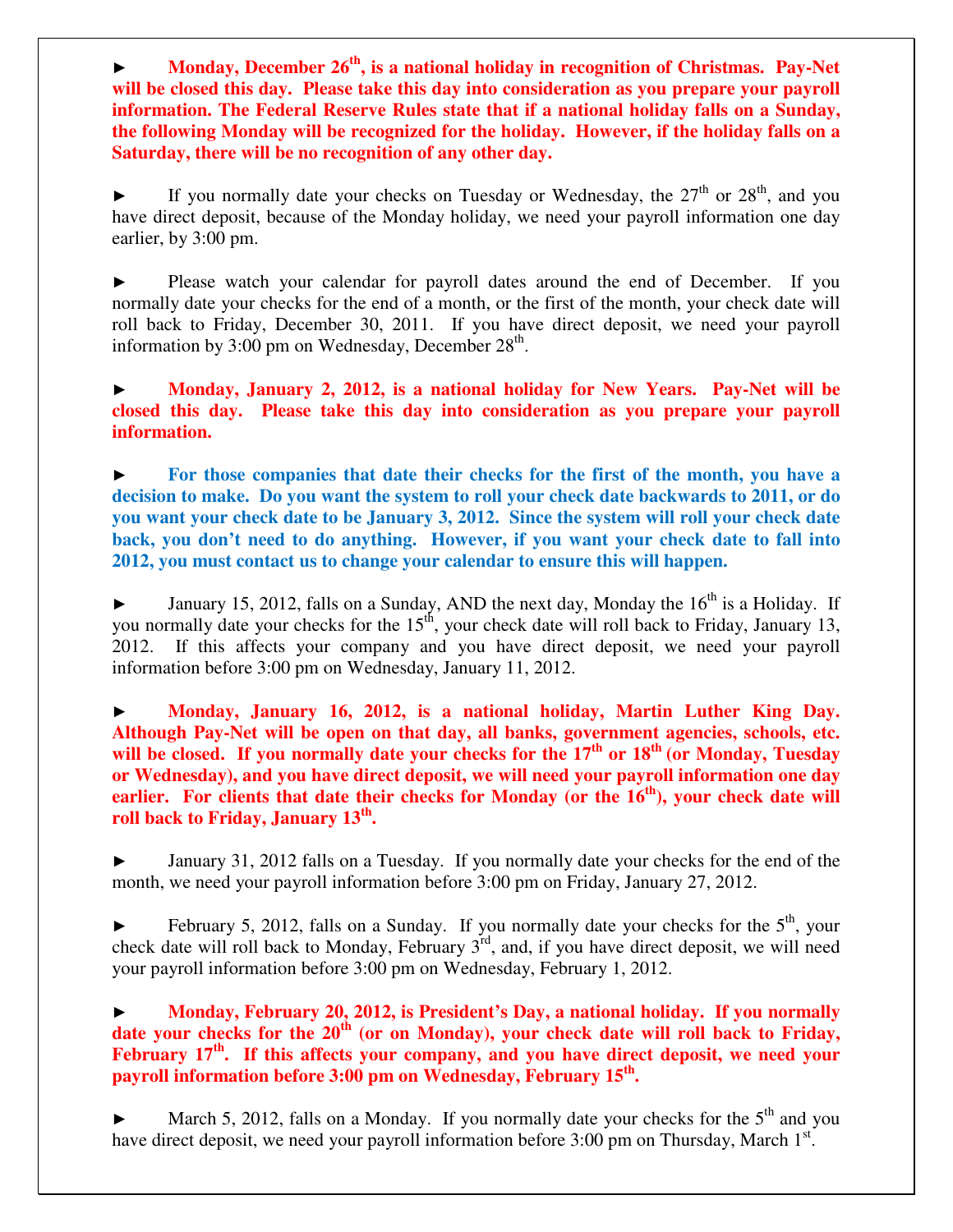### *Critical Year End Items and Dates:*

 November/December – The various state governments will send you the revised SUI and, if applicable, the ETT rates for 2012. Please be sure to send us a copy of these notices.

 November/December – The IRS will send you a letter if your deposit frequency changes for 2012. Please be sure to send us a copy of these notices. Also, since the IRS will not communicate with Pay-Net regarding any change in your depository requirements, Pay-Net cannot be held responsible for any penalties and/or interest the IRS may charge if you do not send us a copy of this notice.

 Thursday, December 29, 2011 – the last day to enter payroll information for 2011. Any information reported after this day may be charged for a quarterly reprocessing fee. Please be sure that all manual checks, special items such as PUCC's, fringe benefits, etc. you want to appear on the W2 Forms are reported on, or before, this date. If you want Pay-Net to delay your W2's for such items as Third Party Sick Pay, or Allocated Tips, please notify us before December 29<sup>th</sup>.

Friday, December 30<sup>th</sup> through Monday, January  $2^{nd}$  – Pay-Net will be calculating and printing W2 Forms.

 Monday, January 23, 2012 – All Year End packages should be in your hands, unless you have requested a reprocess due to additional information that must appear on the W2 Forms.

 Tuesday, January 31, 2012 – W2's have to be handed out, or mailed on this day. All Quarterly and Year End Tax Returns have to be sent to the various governmental agencies.

#### *Critical Dates:*

 November/December – The various state governments will send you the revised SUI and, if applicable, the ETT rates for 2012. Please be sure to send us a copy of these notices.

 November/December – The IRS will send you a letter if your deposit frequency changes for 2012. Please be sure to send us a copy of these notices. Also, since the IRS will not communicate with Pay-Net regarding any change in your depository requirements, Pay-Net cannot be held responsible for any penalties and/or interest the IRS may charge if you do not send us a copy of this notice.

 Thursday, December 29, 2011 – the last day to enter payroll information for 2011. Any information reported after this day may be charged for a quarterly reprocessing fee. Please be sure that all manual checks, special items such as PUCC's, fringe benefits, etc. you want to appear on the W2 Forms are reported on, or before, this date. If you want Pay-Net to delay your W2's for such items as Third Party Sick Pay, or Allocated Tips, please notify us before December  $29<sup>th</sup>$ .

Friday, December 30<sup>th</sup> through Monday, January  $2<sup>nd</sup>$  – Pay-Net will be calculating and printing W2 Forms.

 Monday, January 23, 2012 – All Year End packages should be in your hands, unless you have requested a reprocess due to additional information that must appear on the W2 Forms.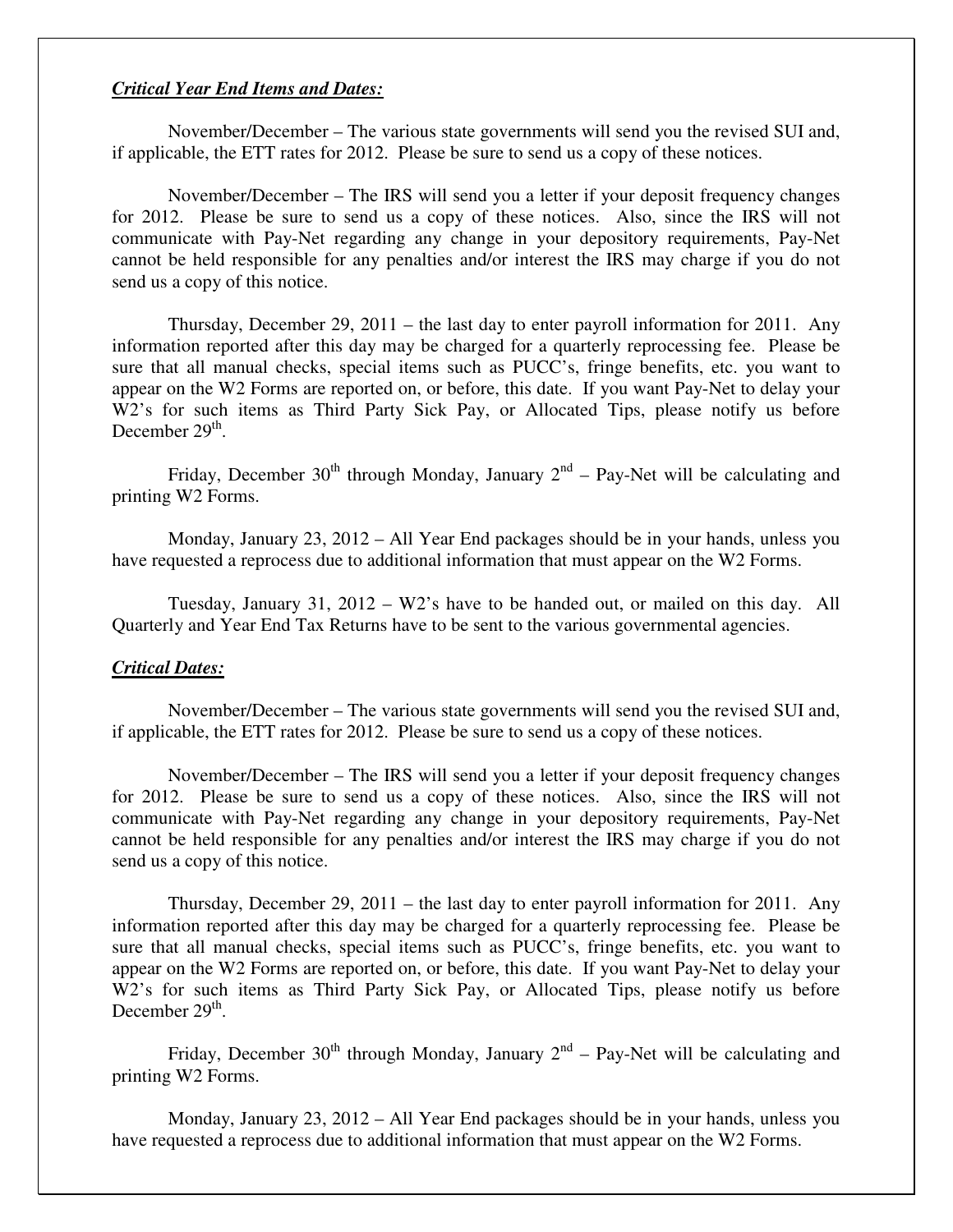Tuesday, January 31, 2012 – W2's have to be handed out, or mailed on this day. All Quarterly and Year End Tax Returns have to be sent to the various governmental agencies.

*Proposed Jobs Bill Contains Several Payroll Tax Cuts:* A \$447 billion package of tax cuts and tax incentives intended to spur hiring and job growth, including extending the payroll tax cut, was proposed September  $8<sup>th</sup>$  by President Obama.

The proposal, known as the American Jobs Act, includes a provision to extend and expand the payroll tax cut for workers, which the White House estimates would provide a \$1,500 break for the average working family. The bill also would completely eliminate payroll taxes for new hires; provide a \$4,000 tax credit to companies that hire the long-term unemployed; extend unemployment insurance; and cut by half the payroll taxes paid by employers on the first \$5 million of payroll, which the White House said would target 98 percent of companies that have payroll amounts that are less than the threshold.

*FUTA Credit Reductions:* As you are already aware, there are 21 states that will experience the "FUTA Credit Reduction" in 2011. More information will be forthcoming as soon as we receive the IRS final regulations.

## *Critical Items For Year End:*

 November/December – The various state governments will send you the revised SUI and, if applicable, the ETT rates for 2012. Please be sure to send us a copy of these notices.

 November/December – The IRS will send you a letter if your deposit frequency changes for 2012. Please be sure to send us a copy of these notices. Also, since the IRS will not communicate with Pay-Net regarding any change in your depository requirements, Pay-Net cannot be held responsible for any penalties and/or interest the IRS may charge if you do not send us a copy of this notice.

 Thursday, December 29, 2011 – the last day to enter payroll information for 2011. Any information reported after this day may be charged for a quarterly reprocessing fee. Please be sure that all manual checks, special items such as PUCC's, fringe benefits, etc. you want to appear on the W2 Forms are reported on, or before, this date. If you want Pay-Net to delay your W2's for such items as Third Party Sick Pay, or Allocated Tips, please notify us before December  $29<sup>th</sup>$ .

Friday, December 30<sup>th</sup> through Monday, January  $2<sup>nd</sup>$  – Pay-Net will be calculating and printing W2 Forms.

 Monday, January 23, 2012 – All Year End packages should be in your hands, unless you have requested a reprocess due to additional information that must appear on the W2 Forms.

 Tuesday, January 31, 2012 – W2's have to be handed out, or mailed on this day. All Quarterly and Year End Tax Returns have to be sent to the various governmental agencies.

# *Tax Law Changes for 2012*

(1) **Trans Pass**: The temporary monthly increase in tax-free transportation fringe benefits for transit passes and travel in qualified commuter vehicles expires in 2012 and reverts to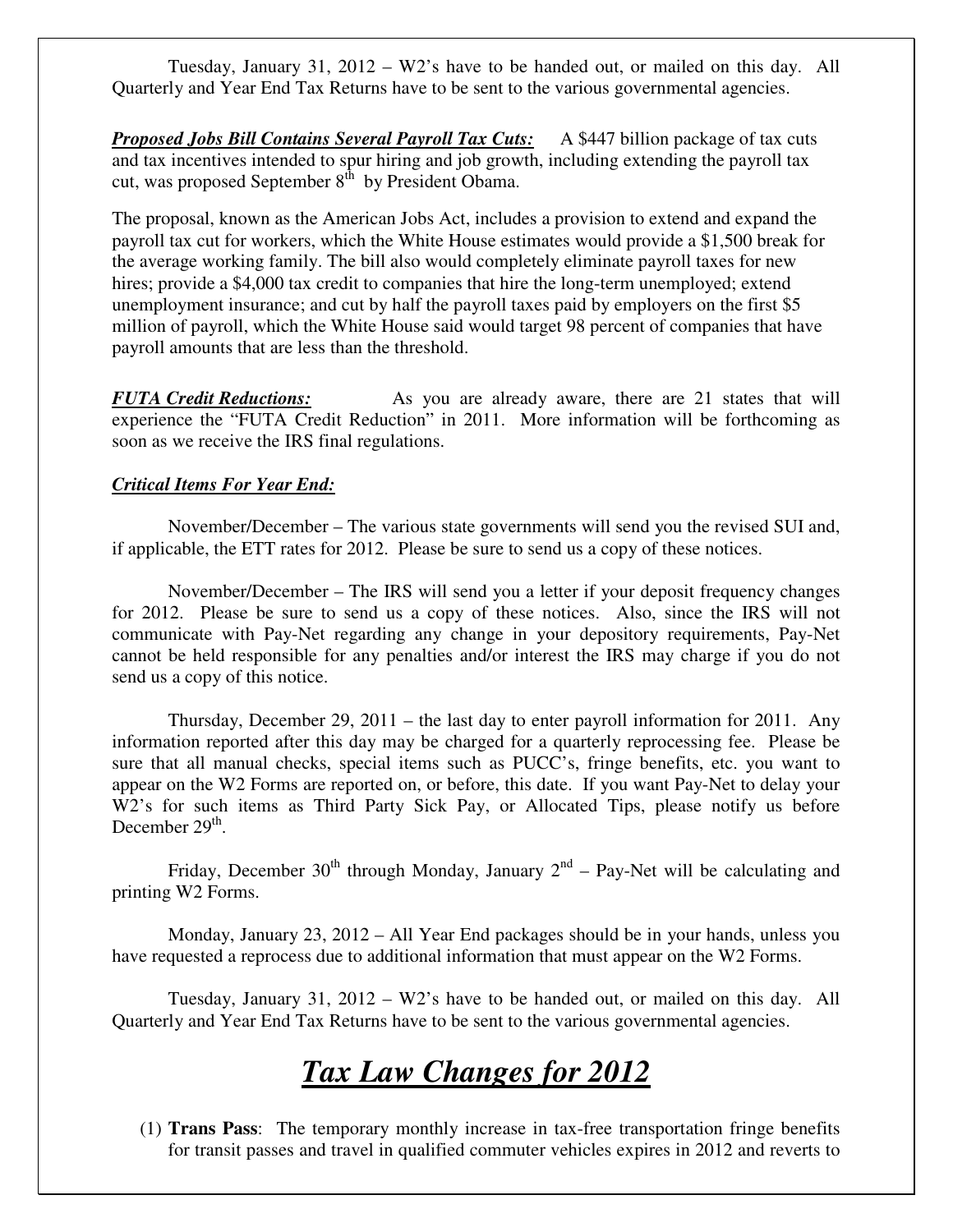\$125, the Internal Revenue Service said Oct. 20 in a news release. The temporary increase, to \$230 a month for 2011, is effective from Feb. 17, 2009, to Dec. 31, 2011, as part of the American Recovery and Reinvestment Tax Act of 2009. The 2012 monthly limit on the value of qualified transportation benefits exclusion for qualified parking provided by an employer to employees for 2012 raises \$10, to \$240.

- (2) **Exemptions.** The value of each personal and dependent exemption increases to \$3,800 in 2012 from \$3,700 in 2011.
- (3) **Standard deduction.** The 2012 standard deduction is \$11,900 for married couples filing a joint return, up \$300; \$5,950 for singles and married individuals filing separately, up \$150; and \$8,700 for heads of household, up \$200.
- (4) **Adoption-assistance programs.** For taxable years starting in 2012, the amount that can be excluded from an employee's gross income for qualified adoption expenses is \$12,650, down from \$13,170 in 2011.
- (5) **MSAs.** Annual deductible amounts for medical savings accounts (MSAs) are to increase in 2012: \$2,100 to \$3,150 for self-only coverage; \$4,200 to \$6,300 for family coverage; and maximum out-of-pocket expense amounts of \$4,200 for self-only coverage and \$7,650 for family coverage.
- (6) **Pension Plans:** The 2012 limitation on the exclusion for elective deferrals described in Section  $402(g)(3)$ —for  $401(k)$ -type plans, Section 403(b) plans, and Section 457 will be \$17,000 compared with \$16,500 in 2011. Many other pension plan limit amounts will also increase, the Internal Revenue Service said in an information release.

For 2012, the limitation for defined contribution plans under section  $415(c)(1)(A)$ increases to \$50,000 from \$49,000; the general definition of a highly compensated employee increases to \$115,000 from \$110,000; and the definition of a key employee in a "top-heavy plan" increases to \$165,000 from \$160,000. IRS also said that the limited compensation amount under Treasury Regulations and Internal Revenue Code Section  $1.61-21(f)(5)(iii)$  will increase to \$205,000 from \$195,000, and the general annual compensation limit will increase to \$250,000 from \$245,000.

(7) **Social Security:** The Social Security Old Age Survivor's and Disability Insurance taxable wage base for 2012 increases to \$110,100 from \$106,800, the Social Security Administration said Oct. 19. The maximum 2012 OASDI tax payable by each employee is \$6,826.20, or 6.2 percent of the wage base. (The 4.2 percent rate now in effect for employees is scheduled to expire Dec. 31, 2011, and will revert to the 6.2 percent rate for 2012, unless the federal government acts to extend or change the rate.) The employer matches the amount with an equal contribution.

The SSA also announced a 3.6 percent cost of living increase amount that affects several thresholds for benefits and coverage. The Social Security tax annual coverage threshold amount for domestic employees for 2012 increases to \$1,800, and remains at \$1,500 for election workers.

For the 1.45 percent tax for the Medicare (HI) portion of the Federal Insurance Contributions Act taxes, there is no wage base and all wages earned are subject to HI tax.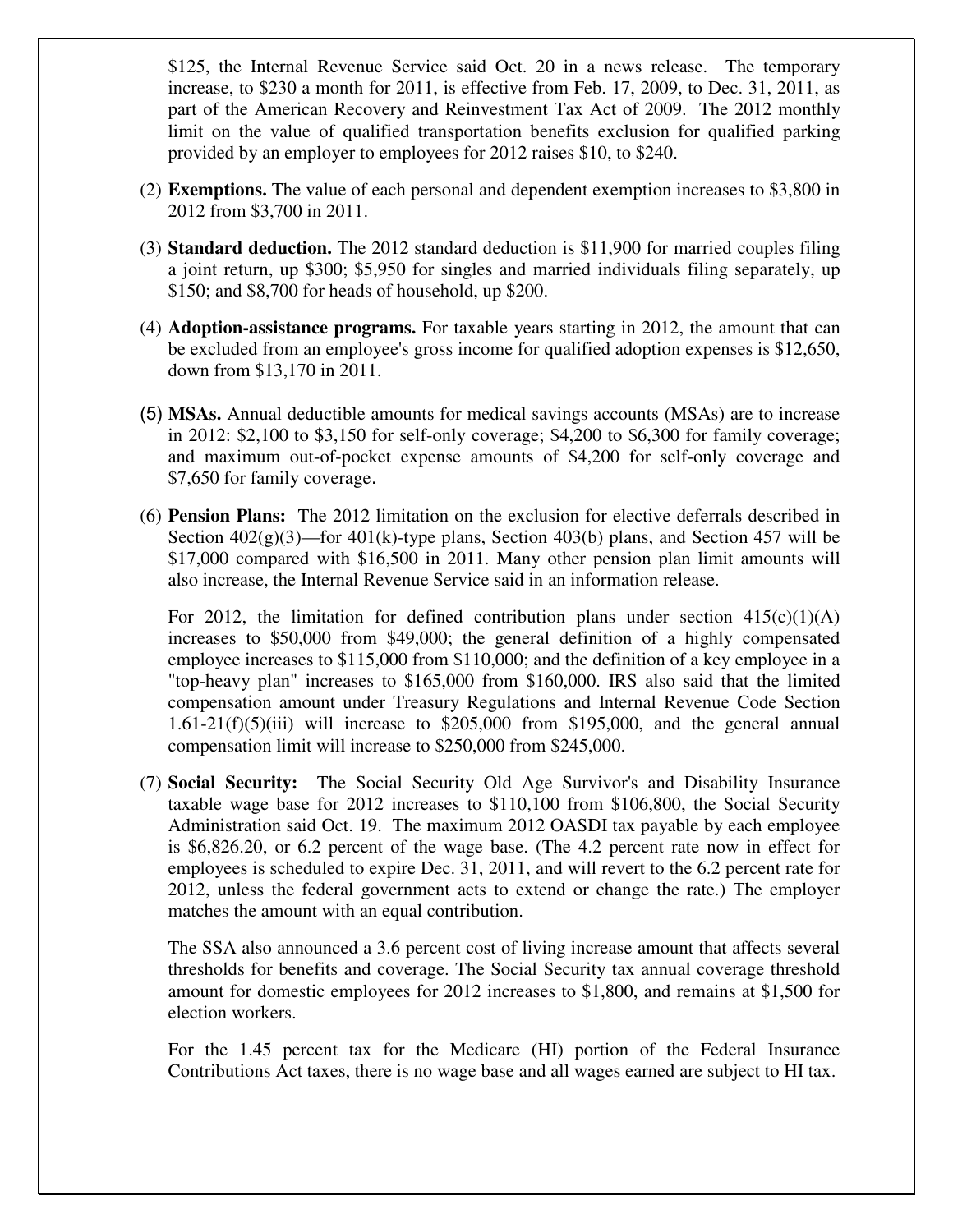*E-Verify Requirement?:* There are two bills recently introduced in the House that would expand the use of the e-Verify system, the federal government's voluntary employment screening program. Both of the bills would require the use of e-Verify for all new hires by US employers. The bills also include several changes to the Form I-9 employment verification process.

Currently, there are several states, including Arizona and Georgia, that have already passed laws requiring all employers to use the e-Verify system. Plus, there are 11 other states that have pending legislation requiring the use of e-Verify.

Pay-Net is exploring the possibility of offering this service to our clients. Watch for future announcements from us.

## *Latest Update:*

The Legal Workforce Act (H.R. 2885), a bill that would require the use of E-Verify for all new hires by U.S. employers, was approved Sept. 21 by the House Judiciary Committee. The bill was introduced by Judiciary Committee Chairman Lamar Smith (R-Texas).

*Holiday Schedule:* The following remaining holidays are scheduled for 2011 plus the 2012 holidays. The official "bank holidays" are marked with an "**\***"

- ► \* Monday, December 26, 2011 Christmas Day observed Pay-Net will be closed
- ► \* Monday, January 2, 2012 New Years Day observed Pay-Net will be closed
- ► \* Monday, January 16, 2012 Martin Luther King Day Pay-Net will be open
- ► \* Monday, February 20, 2012 President's Day Pay-Net will be open
- ► \* Monday, May 28, 2012 Memorial Day Pay-Net will be closed
- ► \* Wednesday, July 4, 2012 Independence Day Pay-Net will be closed
- ► \* Monday, September 3, 2012 Labor Day Pay-Net will be closed
- ► \* Monday, October 8, 2012 Columbus Day Pay-Net will be open
- ► \* Monday, November 12, 2012 Veteran's Day Pay-Net will be open
- ► \* Thursday, November 22, 2012 Thanksgiving Day Pay-Net will be closed ► Friday, November 23, 2012 – Day After Thanksgiving – Pay-Net will be closed
- ► \* Tuesday, December 25, 2012 Christmas Pay-Net will be closed
- ► \* Tuesday, January 1, 2013 New Years Day Pay-Net will be closed

*Employer-Provided Cell Phones:* Employers no longer need to account for the business use of employer-provided cell phones for it to be treated as a tax-free working-condition fringe benefit according to Notice 2011-72 issued by the IRS on September  $14<sup>th</sup>$ . The value of an employee's use of a cell phone, when related to the employer's trade or business, is to be excluded from the employee's income.

In addition, the value of any personal use of a cell phone provided by the employer primarily for noncompensatory business purposes is generally excludable from the employee's income as a de minimis fringe benefit. The only exception is that the guidance does not apply to employerprovided cell phones, or cell phone reimbursements, that are not primarily related to business according to the IRS Information Release 2011-93.

*IRS Publishes High-Low Per Diem Rates:* Effective Oct. 1, 2011, the per diem rate for travel to any high-cost locality increases to \$242 from \$233, and the rate for travel to any other locality within the continental United States (CONUS) increases to \$163 per day from \$160 per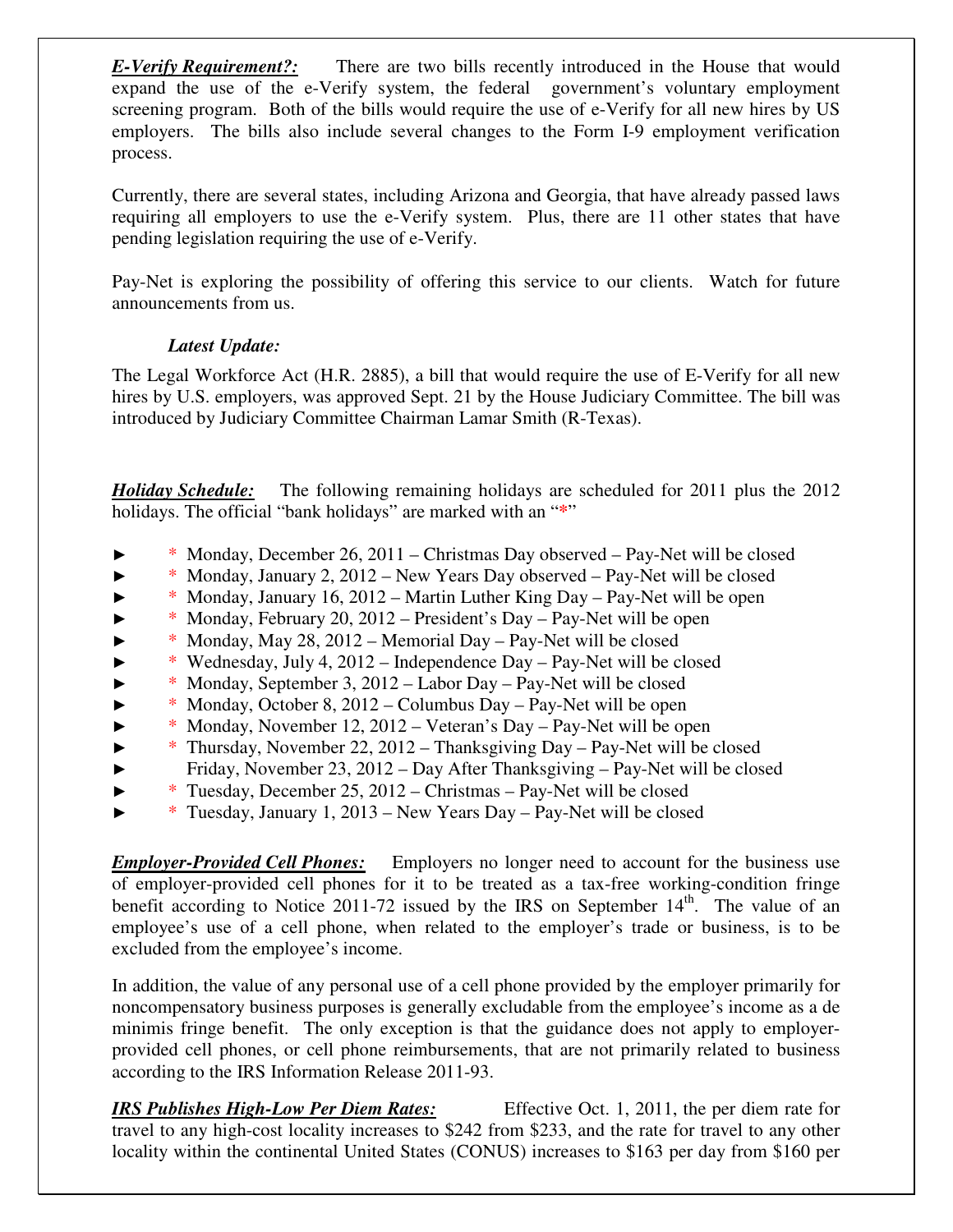day, the Internal Revenue Service said Sept. 30 in Notice 2011-81. The \$242 amount translates to \$177 for lodging and \$65 for meals and incidental expenses, and the \$163 amount translates to \$111 for lodging and \$52 for meals and incidental expenses.

No localities were added to the list of high-cost localities for 2011-2012, IRS said. These localities were removed: Phoenix and Scottsdale, Ariz.; South Lake Tahoe, Calif.; Silverthorne and Breckenridge, Colo.; Riverhead, Ronkonkoma, and Melville, N.Y.; and Stowe, VT

The special meals and incidental expenses rates for the transportation industry are \$59 for any CONUS travel location and \$65 for any travel location outside the continental United States, IRS said.

IRS also released Rev. Proc 2011-47 which provides rules for using a per diem rate rather than actual expenses to substantiate the amount of ordinary and necessary business expenses paid or incurred while traveling away from home. In response to taxpayer comments, the revenue procedure continues to authorize the high-low substantiation method.

*Employer-Provided Cell Phones:* Employers no longer need to account for the business use of employer-provided cell phones for it to be treated as a tax-free working-condition fringe benefit according to Notice 2011-72 issued by the IRS on September  $14<sup>th</sup>$ . The value of an employee's use of a cell phone, when related to the employer's trade or business, is to be excluded from the employee's income.

In addition, the value of any personal use of a cell phone provided by the employer primarily for noncompensatory business purposes is generally excludable from the employee's income as a de minimis fringe benefit. The only exception is that the guidance does not apply to employerprovided cell phones, or cell phone reimbursements, that are not primarily related to business according to the IRS Information Release 2011-93.

*State and Federal Government Team Up to Combat Employee Misclassification:* As many employers have been engaging in attempts to misclassify workers as independent contractors instead of employees, the Labor Department has teamed up with a number of states in an attempt to curb such misclassification, M. Patricia Smith, solicitor of labor, said Nov. 5 at the annual conference of the American Bar Association's Section of Labor and Employment Law. Labor officials have signed memorandums of understanding with the Internal Revenue Service and 11 states, she said.

States seeking to reduce misclassification have linked the efforts of multiple agencies, Smith said. When there is an investigation of an employer's potential legal violation, all the appropriate agencies devote attention to that employer to ensure that it comes into compliance with all workplace laws.

*IRS Issues FAQ's on Voluntary Classification Program:* The Internal Revenue Service released a list of frequently asked questions (clickable link) about its new voluntary classification settlement program.

The program, launched Sept. 21, allows taxpayers to voluntarily reclassify workers as employees for federal employment tax purposes and pay 10 percent of the amount of employment taxes calculated under the reduced rates of Section 3509(a) of the Internal Revenue Code.

Not all workers have to be reclassified as employees, and exempt organizations and government agencies are eligible for the program, IRS said.

Employers that wish to participate in the program must submit Form 8952. The form and instructions are available on the IRS website, www.irs.gov .